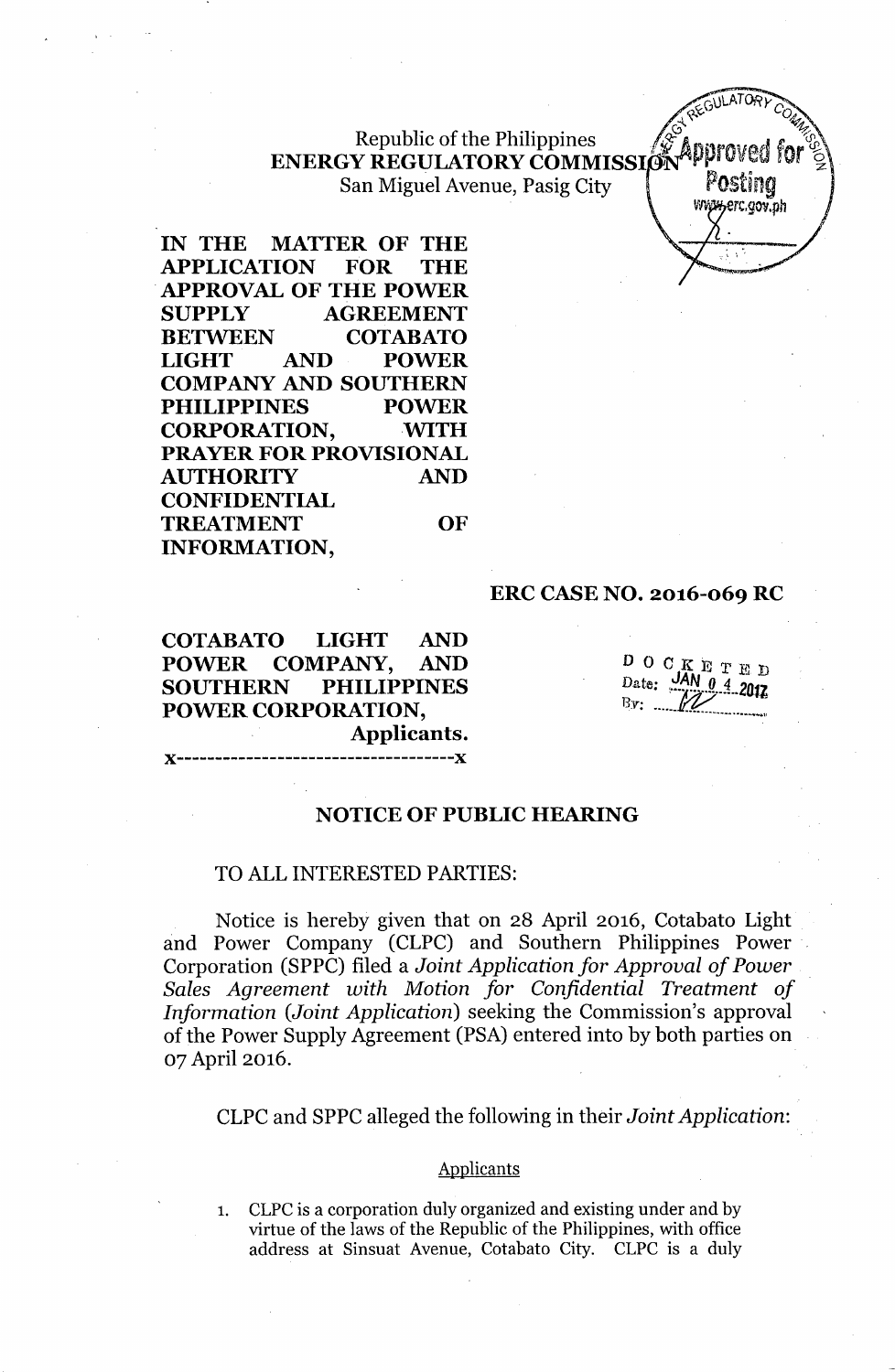## **ERC CASE NO. 2016-069 RC NOTICE OF PUBLIC HEARING/ 28 DECEMBER 2016** PAGE 2 OF 16

authorized distribution utility of electric power to the end-users in the City of Cotabato and portions of the Municipalities of Sultan Kudarat and Datu Odin Sinsuat, all in the province of Maguindanao ("CLPC Franchise Area") pursuant to its franchise under Republic Act No. 10637.

- 2. SPPC is a generation company duly organized and existing under and by virtue of the laws of the Republic of the Philippines, with principal office address at the  $4<sup>th</sup>$  Floor Alphaland Southgate Tower, corner EDSA and Chino Roces Extension, Makati City.
- 3. Applicants may be served with notices, orders and other processes of the Honorable Commission through their respective undersigned counsels.

#### Statement of Facts

- 4. Based on the demand and supply outlook of CLPC for the remaining months of 2016 up to 2020, CLPC sees a deficit between its current supply portfolio and its current and projected demand requirements. This deficit is projected at an average of 6.2 MW, with a projected peak deficit of 8 MW by 2020.
- 5. A major contributing factor to this deficit is the El Nifio phenomenon that is adversely affecting Mindanao, resulting in the reduction in the capacity allocation to CLPC by its hydroelectric power plant suppliers such as NPC/PSALM.<sup>1</sup> From December 26, 2015 to April 12, 2016, NPC/PSALM, on the average, allocated only about 7.77 MW per month from a maximum contracted capacity of 15.68 MW, or the average equivalent energy of 8,472 MWh per month from the maximum contracted energy of 11,664MWh in the month of February for the said period.
- 6. Moreover, CLPC's firm supply contract for 2 megawatts of capacity with one of its suppliers will expire on April 28, 2016.
- 7. Thus, to augment its supply requirements, CLPC sought separate competitive offers from any peak load generation source and base load generation source from prospective suppliers. For the peak load generation source requirement, only one bid was received for each of the two competitive biddings conducted by CLPC, resulting in a failed bid. Thus, CLPC entered into direct negotiations with SPPC.
- 8. Accordingly, CLPC and SPPC entered into a Power Sales Agreement (PSA) for the supply of five megawatts (5 MW) for two (2) years from the Commencement Date, as defined in the PSA. The term may be extended for an additional one (1) year period.

<sup>1</sup> NPC stands for National Power Corporation. PSALM stands for Power Sector Assets and Liabilities Management Corporation.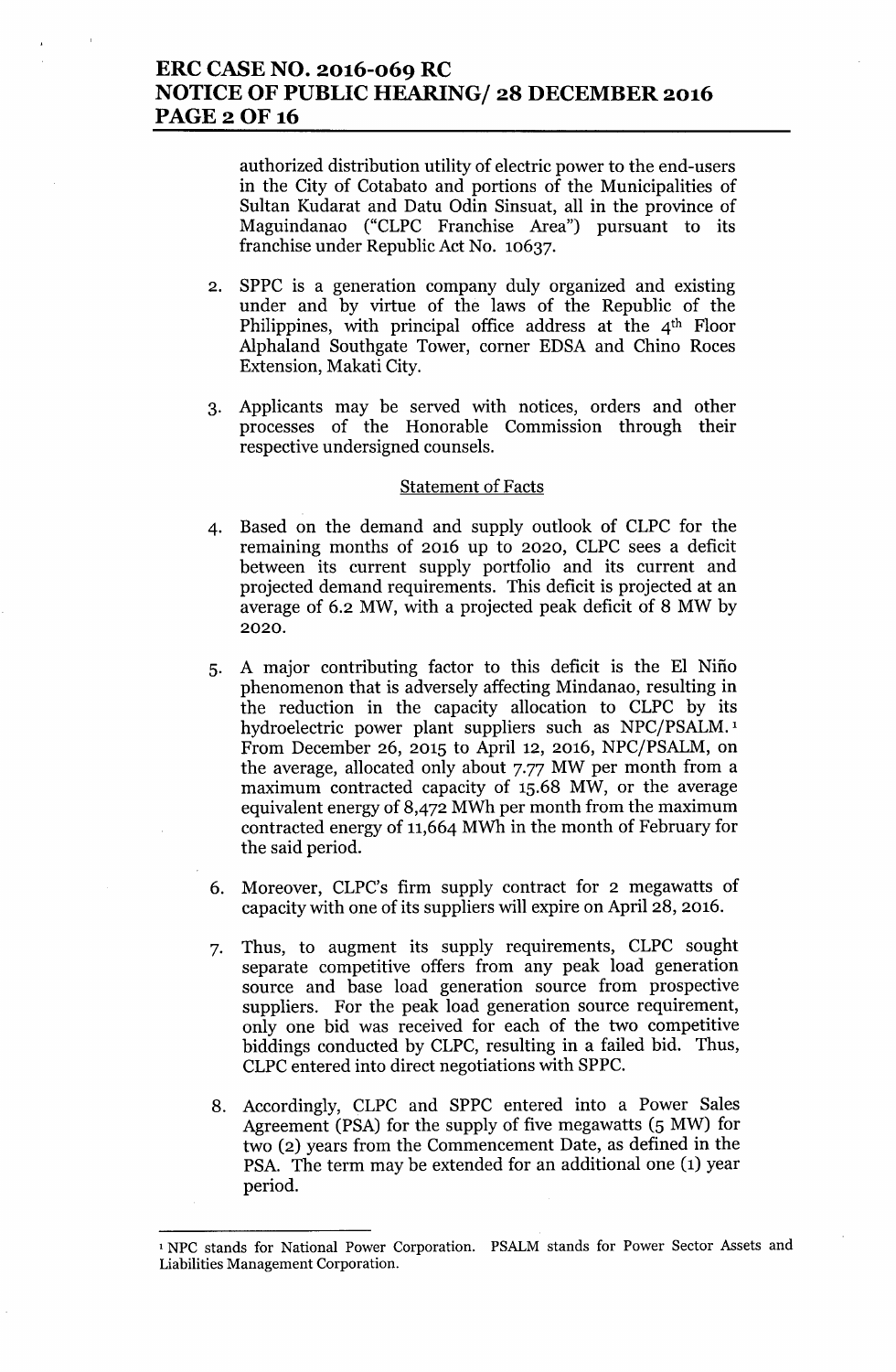# **ERC CASE NO. 2016-069 RC NOTICE OF PUBLIC HEARING/ 28 DECEMBER 2016** PAGE 3 OF 16

- 9. Section 45 (b) of Republic Act No. 9136, or the Electric Power Industry Reform Act of 2001, provides that distribution utilities may enter into bilateral power supply contracts subject to review by the ERC. In connection with this, ERC Resolution NO.2, Series of 2015, provides that the distribution utilities and generation companies jointly file with the Honorable Commission their respective power supply agreements.
- 10. Thus the instant Application.

### Overview of the 55 MW2 SPPC Power Station

- 11. The Generation Facilities. SPPC shall supply power under the PSA from its 55 MW bunker C-fired diesel power generating plant located in Alabel, Saranggani Province (the "Power Station"). A brief description of the technical characteristics of the Power Station is attached hereto as Annex "N."
- 12. The specific fuel oil consumption ("SFOC") of the Power Station shall not be greater than 0.2464 kg/kWh at site condition of 32 deg. C ambient temperature. The SFOC is based on a bunker C fuel oil density of 0.9855 kilogram/liter. A copy of a certification on the Power Station's specific fuel oil consumption rate is attached hereto as Annex "0."
- 13. Project Cost and Operating Expenses. A summary of the costs of the project and its supporting documents are attached as Annexes "P" and series. A detailed breakdown of the projected operating expenses is attached hereto as Annex "Q"
- 14. Project Finance; Weighted Average Cost of Capital ("WACC"). The project is being funded through loans and equity. A computation of the WACC indicating the debt-equity ratio, and the interest cost is attached hereto as Annex "R."
- 15. Fuel Supply. In order to ensure the supply of fuel for the operations of the Power Station, SPPC is currently in the process of selecting a fuel supplier. A copy of a document on the fuel procurement process is attached hereto as Annex "S."
	- 15.1. It must be stressed that, in accordance with the relevant policy of this Honorable Commission, SPPC shall derive no revenue whatsoever from the fuel supply.
- 16. Environmental Compliance Certificate. The Department of Environment and Natural Resources has issued the necessary Environmental Compliance Certificates ("ECC") covering the Power Station. A copy of the ECC is attached hereto as Annex **"T."**
- 17. DOE Accreditation. The Department of Energy has accredited the Power Station as a Block Power Production Facility under the Implementing Rules and Regulations of Executive Order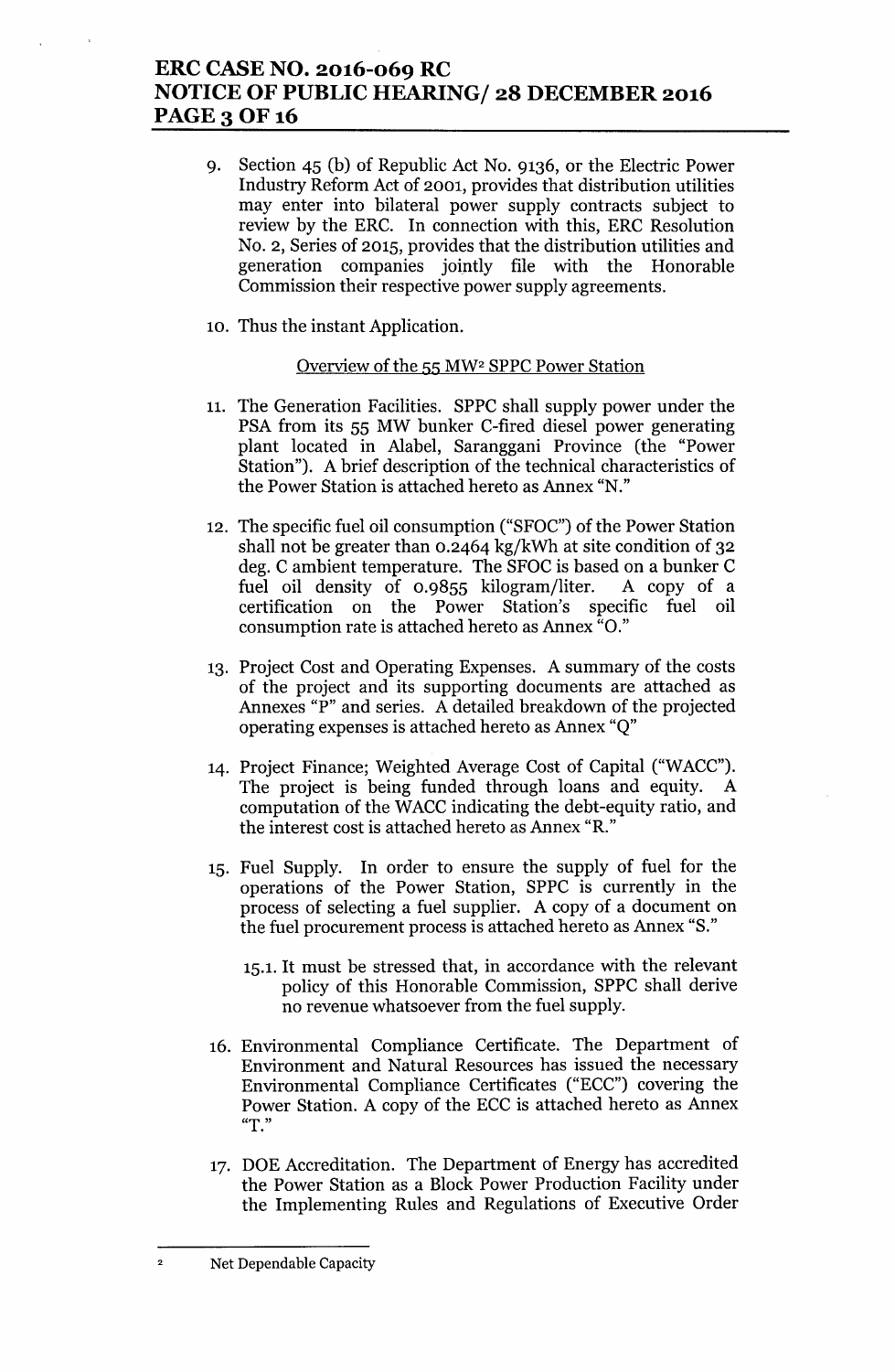## **ERC CASE NO. 2016-069 RC NOTICE OF PUBLIC HEARING/ 28 DECEMBER 2016 PAGE 4 OF 16**

No. 215. A copy of the pertinent certificate of accreditation is attached hereto as Annex "D."

18. Certificate of Compliance. This Honorable Commission has issued the necessary Certificate of Compliance for the Plant. A copy of the said certification is attached hereto as Annex "V."

### Salient Terms and Conditions of the PSA

- 19. Salient Terms and Conditions. The PSA contains the following salient features and conditions:
	- 19.1. Term. The PSA shall be effective from the Effective Date until two (2) years from Commencement Date ("Term") or unless otherwise earlier terminated or extended in accordance with the terms of the Agreement.

The PSA may be extended for an additional one (1) year period after the end of the original Term, at the option of the Buyer and under the same terms and conditions of the PSA.3

- 19.2. Contracted Capacity. The Contracted Capacity is five megawatts (5 MW) as may be increased or reduced in accordance with the PSA.4
- 19.3. Adjustments to Contracted Capacity and Dispatchable Energy. At any time during the Term of the PSA, the Parties may agree to permanently increase or decrease the Contracted Capacity and Dispatchable Energy. Any additional Contracted Capacity and Dispatchable Energy agreed by the Parties shall be paid for by the Buyer at the same rates specified in Schedule B *(Payments* to *the Seller).5*
- 19.4. Allowed Outages. The PSA provides for an Allowed Outage not exceeding 6,570 MWh in the relevant Contract Year, or the proportionate number of hours if a Contract Year is less than 12 months.<sup>6</sup>
- 19.5. Replacement Capacity and Energy. During any period of Outage within the Allowed Outage and subject to the availability of Replacement Capacity and Energy from the System, the Seller shall use its best efforts to deliver Replacement Capacity and Energy to the Buyer. If Replacement Capacity and Energy is requested by the Buyer, the Replacement Capacity and Energy Cost of the Replacement Capacity and Energy delivered by the Seller to the Buyer shall be a full pass-through cost to the Buyer. <sup>7</sup> The cost of transmission line losses and congestion from

<sup>3</sup> See Section 3.2, PSA.

<sup>4</sup> Section 1.1 (Definitions), PSA.

<sup>5</sup> Par. 3, Section 4.1, PSA.

<sup>6</sup> See Definitions, Section 1.1 of the PSA.

<sup>7</sup> See Section 6.6, PSA.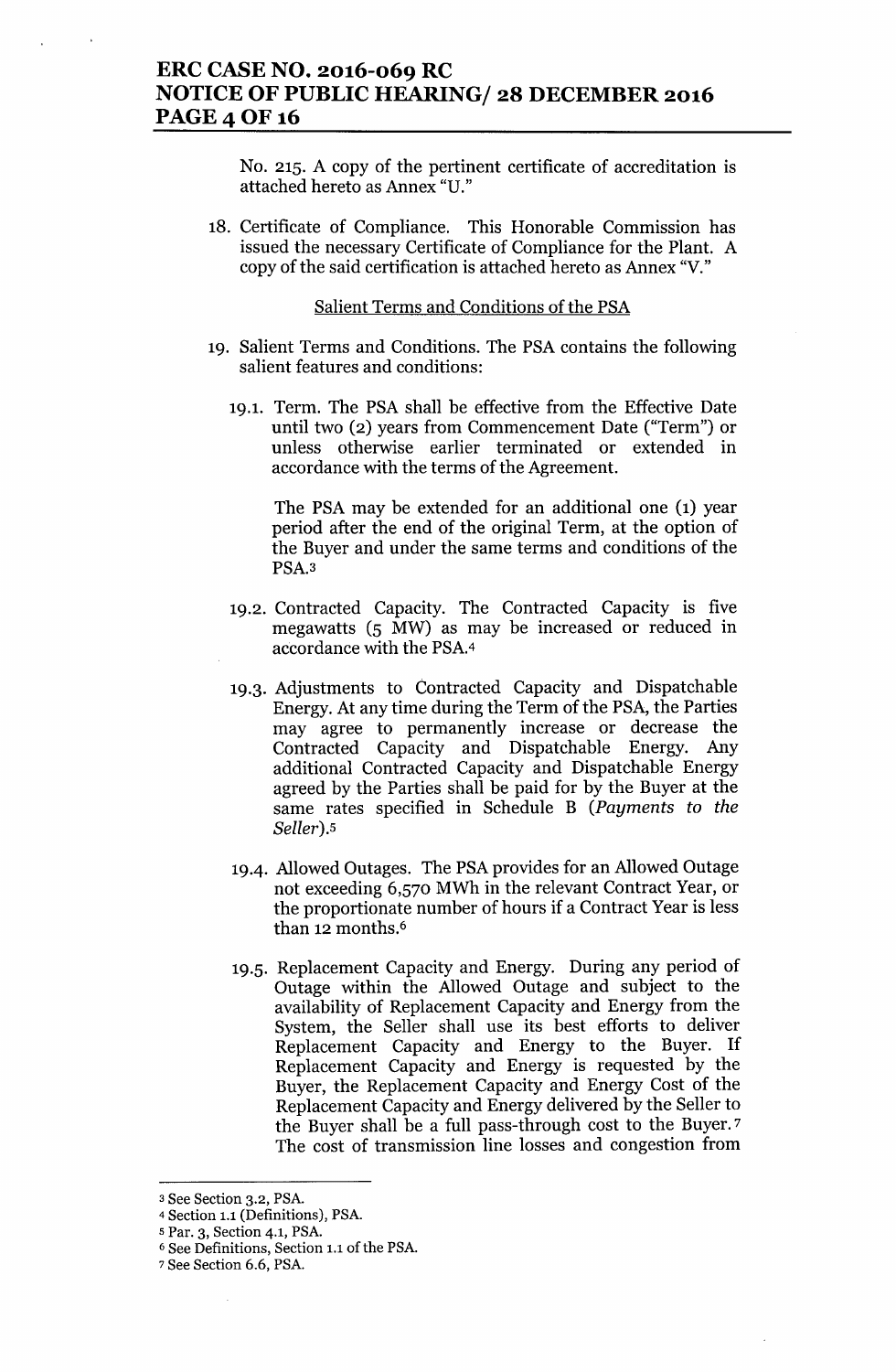## **ERC CASE NO. 2016-069 RC NOTICE OF PUBLIC HEARING/ 28 DECEMBER 2016** PAGE 5 OF 16

the Receiving Point, or Alternative Receiving Point in the case of Replacement Capacity and Energy, to the Buyer's substation shall be for the account of the Buyer. 8.

- 19.6. Backup Capacity and Energy. During any Forced Outage,9 the Seller shall have the obligation to deliver Backup Capacity and Backup Energy to the Buyer.<sup>10</sup>
- 19.7. Monthly Payments.l1 Commencing on the Commencement Date and continuing throughout the Term, the Buyer shall pay to the Seller an amount (the "Monthly Payment") calculated in accordance with the formula set out in Schedule B *(Payments* to *the Seller).* Subject to Section 6.3 *(Settlement),* billings shall be based on the Contracted Capacity and monthly energy delivered to the Buyer at the Receiving Point or Alternative Receiving Point and in accordance with the provisions of Schedule F *(Measurement and Recording of Electricity).*

All Ancillary Service charges, taxes, fees, imposts and other similar charges shall also be included in the monthly billing.

The Monthly Payment in respect of a Billing Month shall include Replacement Capacity and Energy Costs and Backup Capacity Costs and Backup Energy Costs to the extent applicable.

The Monthly Payment shall be subject to further adjustments if there are new taxes, fees, imposts and similar charges, or any increase in existing taxes, fees, imposts and charges.

19.8. Schedule B (Payments to the Seller) of the PSA IS reproduced below:

### **SCHEDULE B**

#### PAYMENTS TO THE SELLER

The Buyer shall make the following payments to the Seller in accordance with the provisions of this Agreement:

1. Monthly Payments

The Monthly Payments shall be paid to the Seller on a monthly basis in accordance with the following formula:

<sup>8</sup> See paragraph 3, Section 5.5, PSA.

<sup>9</sup> "Forced Outage" means, after the Commencement Date, any Outage in excess of the Allowed Outage, whether due to unplanned partial or total plant shutdown, for reasons other than Force Majeure.

<sup>10</sup> Par. 1, Section 6.7, PSA.

<sup>11</sup> Section 7.2 of the PSA.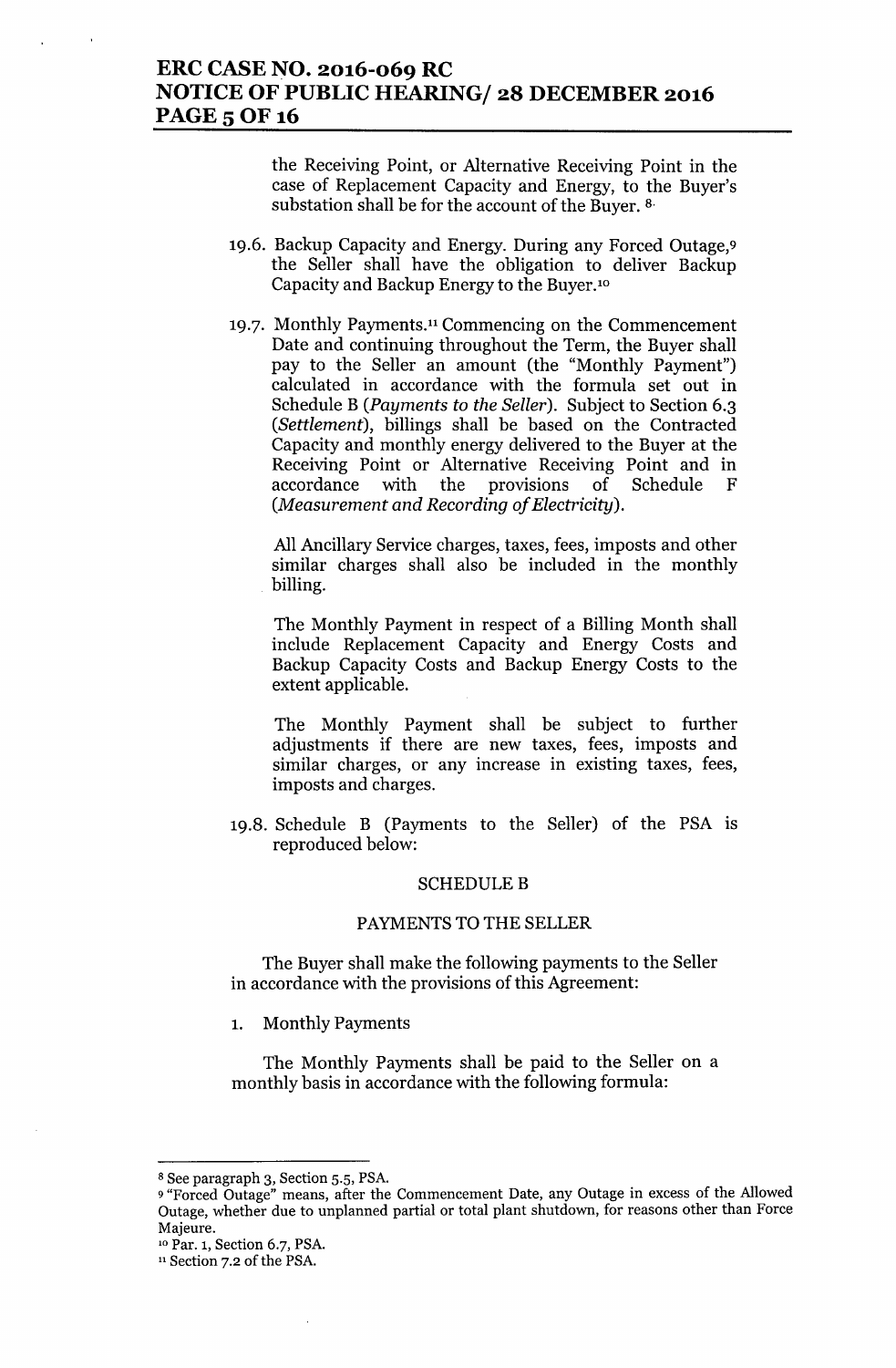### **ERC CASE NO. 2016-069 RC NOTICE OF PUBLIC HEARING/ 28 DECEMBER 2016 PAGE60F16**

*Monthly Payments* = *CRF* + *FOMF* + *VOMF* + *AFC* + SC + *RCEC* + *BCEC* + *Taxes*

Where:

| <b>CRF</b> | <b>Capital Recovery Fees</b> |
|------------|------------------------------|
|------------|------------------------------|

- FOMF = Fixed Operation and Maintenance Fee
- VOMF= Variable Operation and Maintenance Fee
- AFC = Actual Fuel Cost
- SC = Start-Up Costs
- RCEC = Replacement Capacity and Energy Costs
- BCEC = Back-up Capacity and Energy Costs
- Taxes = Value-Added Tax as collected from CLPC's customers and other applicable taxes, if any, net of any withholding tax, as applicable.
	- 1.1 Capital Recovery Fee (CRF)

CRF shall be computed as follows:

### *CRF* = *CRFR <sup>x</sup> CC xF*

Where:

- CRFR = Capital Recovery PHP250.18/kw/month Fee Rate of
- CC = Contracted Capacity
- $F = Outage Factor as derived using the following$ formula to be used.

Where:

 $F = \frac{Monthly \, Actually}{\frac{M \times T}{M \times T}}$ *TMBD*

Where:

TMED= Theoretical Maximum Energy Delivered being the Contracted Capacity multiplied by the hours in the relevant month, less any adjustments made for Allowed Outage, limitation due to Buyer's dispatch order, and allowable start-up time due to period of non-generation due to a Buyer dispatch order, and any other hours as a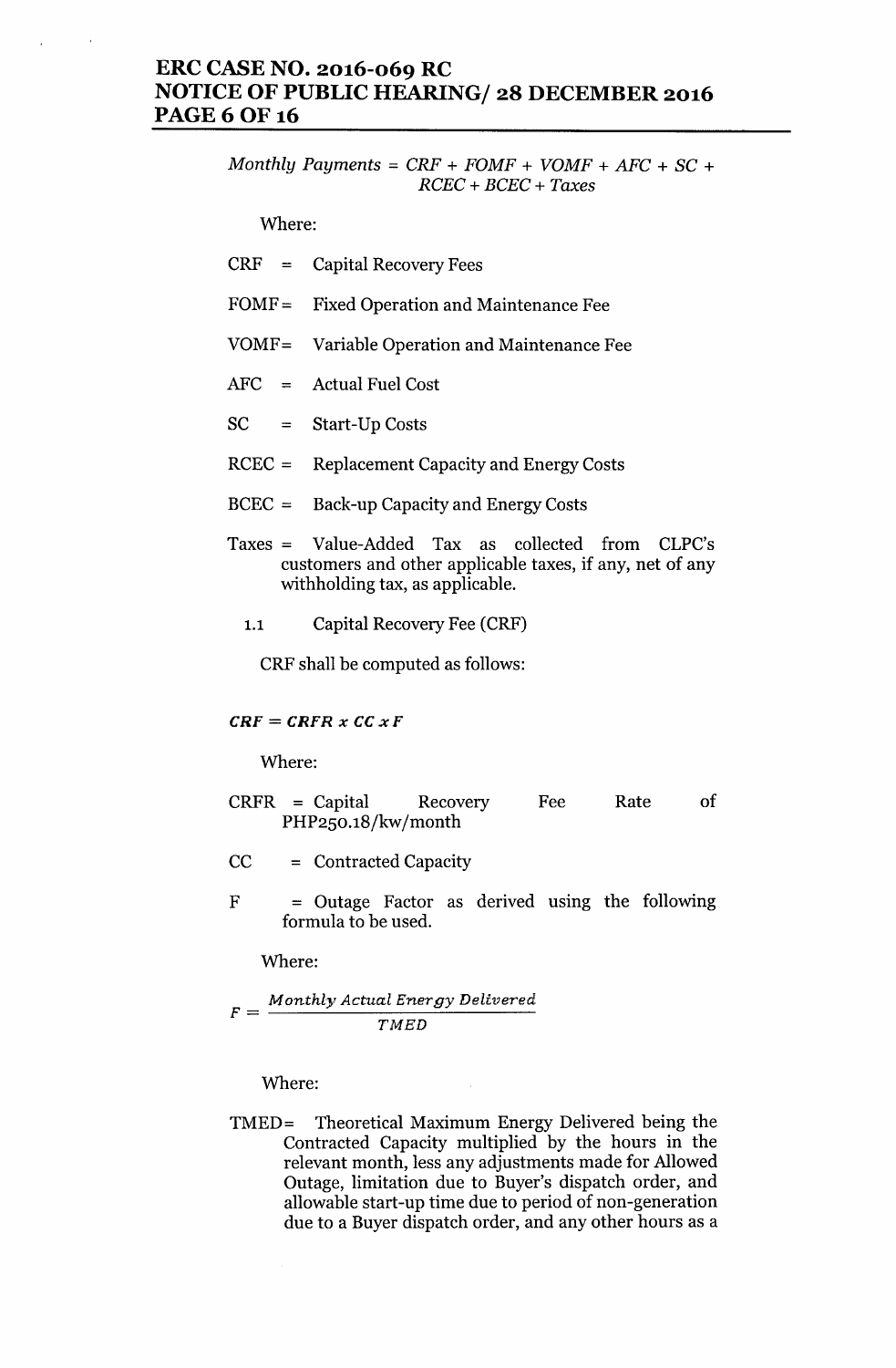consequence of Buyer's failure to perform any of its obligations

 $F = 1$  if the foregoing formula results in F being greater than 1

> A summation of the ED & TMED for a given Contract Year shall be made to determine true F during the Contract Year. Such yearly F factor shall be basis for adjustment of the CRF for the Contract Year. The adjustment shall be guided by the following conditions:

If 
$$
\Sigma ED = \Sigma TMED, F = 1
$$

If 
$$
\Sigma ED < \Sigma T MED, F < 1
$$

2. Fixed Operation & Maintenance Fee (FOMF)

The Fixed Operation and Maintenance Fee (FOMF) covers the operating and maintenance costs of the Power Station. It shall be computed according to the following formula:

$$
FOMF = \left\{FOMR x \left[ \left( 0.58 x \frac{GPIn}{GPIo} \right) + \left( 0.02 x \frac{WPCn}{WPCo} \right) + \left( 0.40 x \frac{EUn}{EUo} x \frac{FPPIn}{FPPIo} \right) \right] \right\} x CC x F
$$

Where:

- $FOMR = Fixed O&M$  Fee Rate of PHP 219.00/kw/month
- CPIn = Consumer Price Index for Metropolitan Manila Area (National Capital Region), all items published by NEDA/NSO for the period of price determination
- CPIo = Consumer Price Index for Metropolitan Manila Area (National Capital Region), all items published by NEDA/NSO as of December 31, 2013.
- WPCn = Wholesale Price Index for Mineral Fuels, Lubricants and Related Materials for the Philippines as published by NEDA/NSO for the period of price determination
- WPCo = Wholesale Price Index for Mineral Fuels, Lubricants and Related Materials for the Philippines as published by NEDA/NSO for as of December 31, 2013.
- EUn = Euro-Peso Exchange Rate for the period of price determination as published by Bangko Sentral ng Pilipinas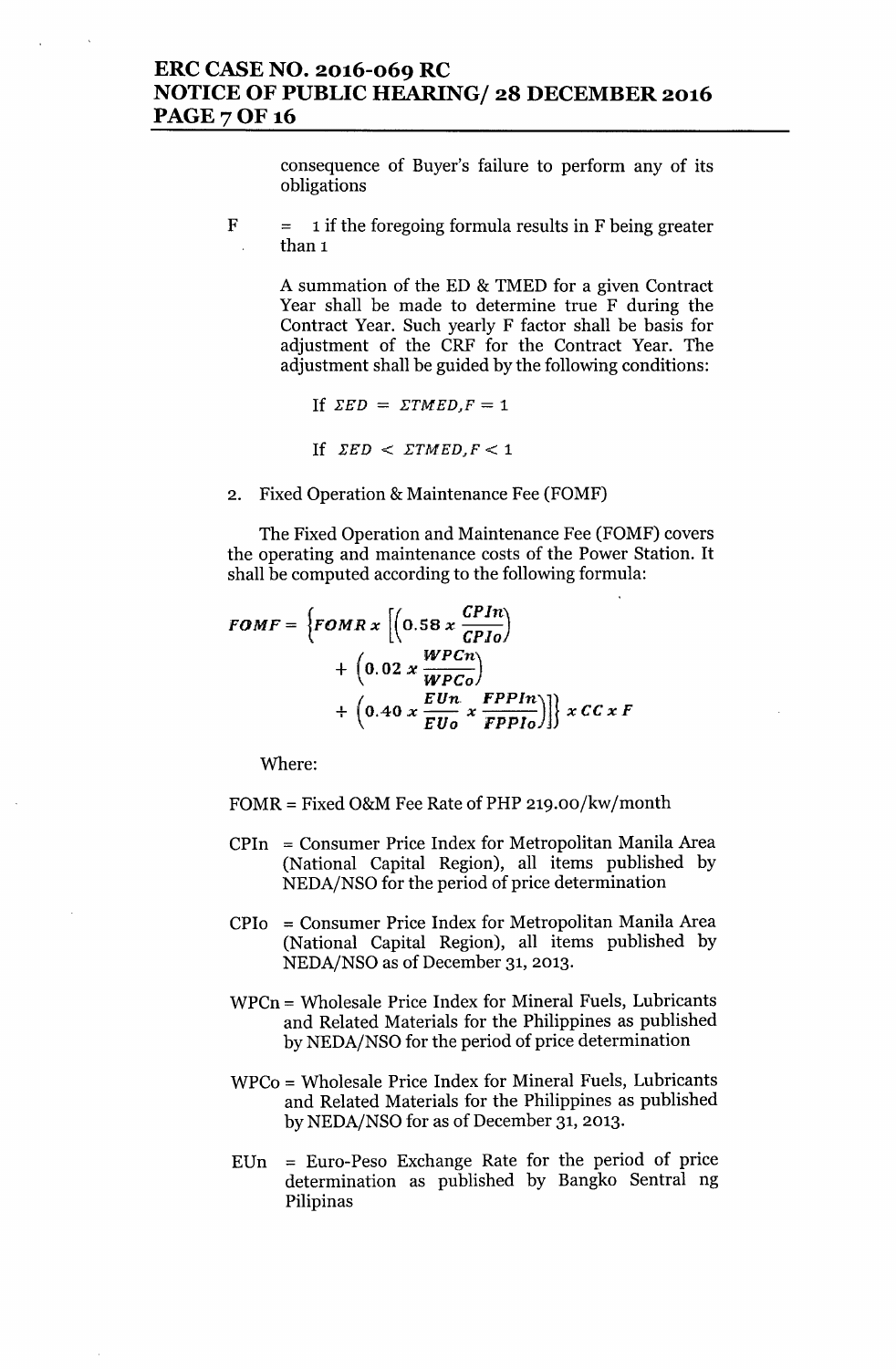### **ERC CASE NO. 2016-069 RC NOTICE OF PUBLIC HEARING/ 28 DECEMBER 2016 PAGE80F16**

- *EVo* = Euro-Peso Exchange Rate as of December 31,2013 as published by Bangko Sentral ng Pilipinas
- FPPIn = Finland Producers' Price Index for Manufacturing for the period of price determination as published in the International Financial Statistics of IMF
- FPPIo = Finland Producers' Price Index for Manufacturing as of December 31, 2013 as published in the International Financial Statistics of IMF
- $F =$  Outage Factor as derived using the following formula to be used.

Where:

### $F = \frac{Monthly \, Actually \, Actual \, Energy \, Delivered} {Bilner \, g}$ *TMED*

- TMED= Theoretical Maximum Energy Delivered being the Contracted Capacity multiplied by the hours in the relevant month, less any adjustments made for Allowed Outage, limitation due to Buyer's dispatch order, and allowable start-up time due to period of non-generation due to a Buyer dispatch order, and any other hours as a consequence of Buyer's failure to perform any of its obligations
- $F = 1$  if the foregoing formula results in F being greater than 1

A summation of the ED & TMED for a given Contract Year shall be made to determine true F during the Contract Year. Such yearly F factor shall be basis for adjustment of the CRF for the Contract Year. The adjustment shall be guided by the following conditions:

If  $\Sigma ED = \Sigma TMED, F = 1$ If  $\Sigma ED \leq \Sigma TMED, F \leq 1$ 

3. Variable Operation & Maintenance Fee (VOMF)

The Variable Operation and Maintenance Fee (VOMF) covers the cost of the use of, among other items, chemicals, lubricants and spare parts, that are directly related to the generation of the Power Station. It shall be computed according to the following formula: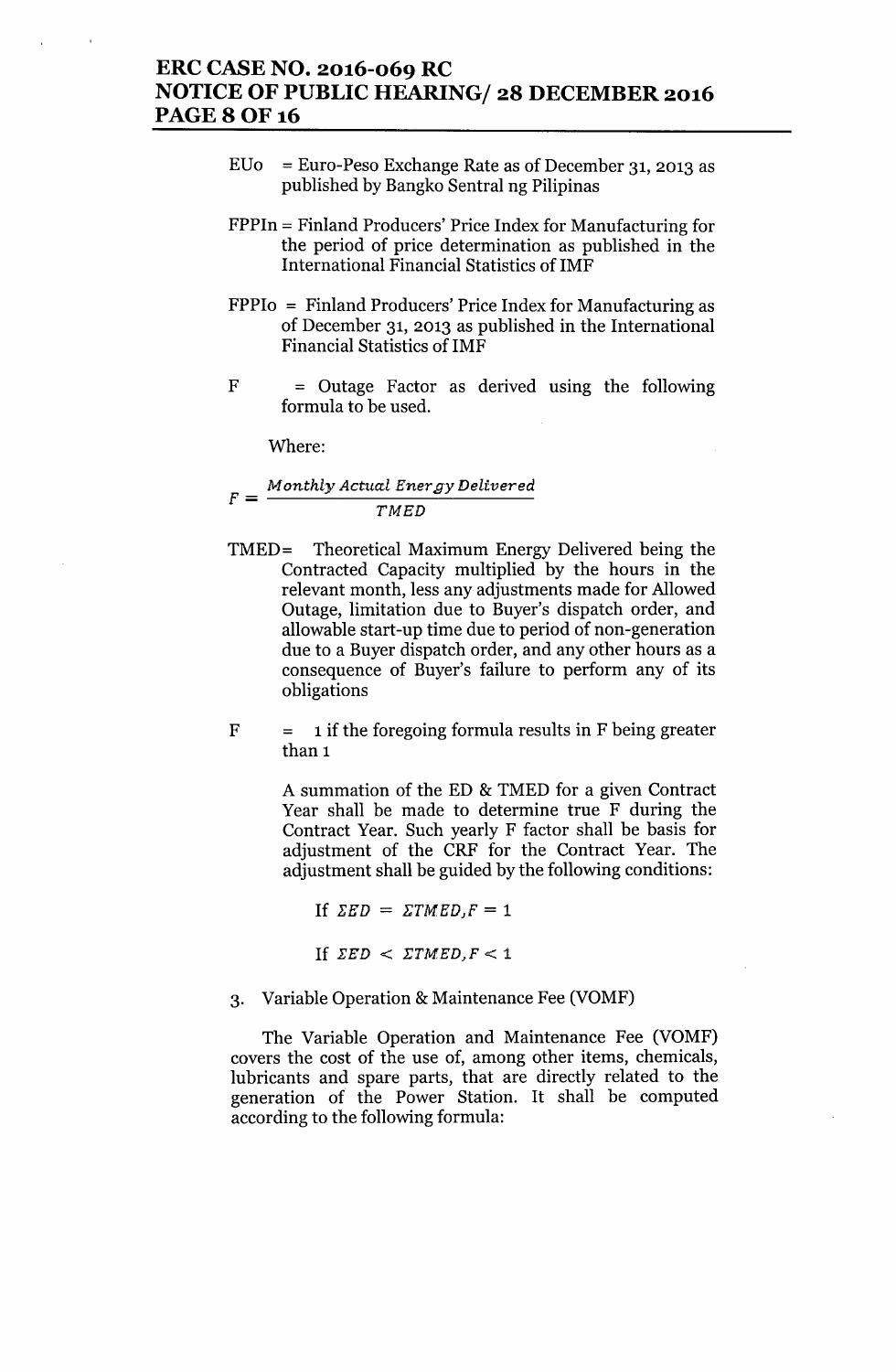## ERC CASE NO. 2016-069 RC NOTICE OF PUBLIC HEARING/ 28 DECEMBER 2016 PAGE 9 OF 16

$$
VOMF = \{VOMFR \times \left[ \left( 0.10 \times \frac{CPIn}{CPD} \right) + \left( 0.60 \times \frac{WPCn}{WPCo} \right) + \left( 0.30 \times \frac{EUn}{EUo} \times \frac{FPPIn}{FPPIo} \right) \right] \} \times ED
$$

Where:

VOM = Variable O&M Fee, in Pesos

VOMFR = Variable O&M Fee Rate of Php 0.18/kWh

- $ED = kWh$  delivered during the billing period
- CPIn = Consumer Price Index for Metropolitan Manila Area (National Capital Region), all items published by NEDA/NSO for the period of price determination
- CPIo = Consumer Price Index for Metropolitan Manila Area (National Capital Region), all items published by NEDA/NSO as of December 31, 2013.
- $EUn = Euro-Peso$  Exchange Rate for the period of price determination as published by Bangko Sentral ng Pilipinas
- $E$ Uo = Euro-Peso Exchange Rate as of December 31, 2013 as published by Bangko Sentral ng Pilipinas
- FPPIn = Finland Producers' Price Index for Manufacturing for the period of price determination as published in the International Financial Statistics of IMF
- $FPPI<sub>0</sub>$  = Finland Producers' Price Index for Manufacturing as of December 31, 2013 as published in the International Financial Statistics of IMF
- WPCn = Wholesale Price Index for Mineral Fuels, Lubricants and Related Materials for the Philippines as published by NEDA/NSO for the period of price determination
- WPCo = Wholesale Price Index for Mineral Fuels, Lubricants and Related Materials for the Philippines as published by NEDA/NSO as of December 31, 2013.
- 4. Actual Fuel Cost (AFC)

The Actual Fuel Cost (AFC) is the fee paid to the Seller as payment for the procurement and delivery of the fuel oil (Bunker C) used in the operation of the SPPC Power Station. The Actual Fuel Cost shall be computed as follows:

*AFC=FCxECxED*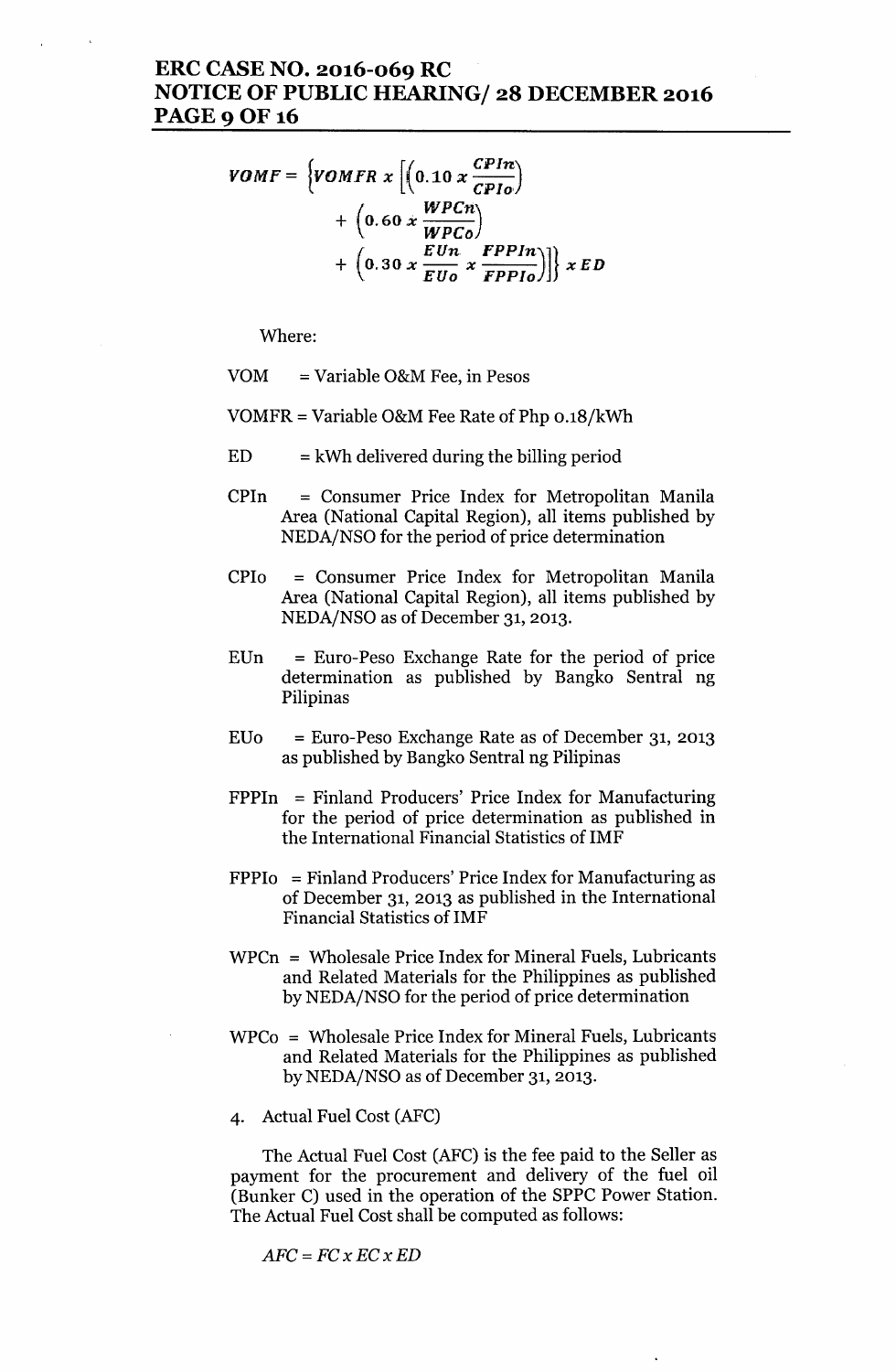Where:

- $FC = \text{Full Cost}$ ; The average MOPS price of Bunker C Fuel Oil/Heavy Fuel Oil (HFO) deliveries during the period of price determination in Peso/liter
- $EC = Effecticiency Cap; 0.2464 kg/kwh$ 0.9855 kg/liter
- $E =$  Energy Delivered, kwh
- 5. Start-Up Costs (SC)

The Buyer, on a pro rata basis of the capacity of the Power Station allocated to the Buyer, shall pay the Seller Start-Up Costs for the cost of starting up the SPPC Power Station, or any portion thereof, after a period of shutdown due to any reason attributable to the Buyer. The Start-Up Costs shall be computed based on the prevailing price of diesel fuel at the time of the Start Up and paid in accordance with the following:

| Type of Start-Up                               | Liters of Diesel Fuel per Unit |
|------------------------------------------------|--------------------------------|
| Cold Start-up (more than 10 hours of shutdown) | 600                            |
| Warm Start-up (less than 10 hours of shutdown) | 300                            |

6. Replacement Capacity and Energy Cost Fee (if applicable)

The Buyer shall pay the Seller Replacement Capacity and Energy Cost in accordance with the invoice provided by the supplier of Replacement Capacity and Energy Cost.

7. Backup Capacity and Backup Energy Costs Fee (if applicable)

The Buyer shall pay the Seller Backup Capacity and Energy Cost equivalent to the Monthly Payment had there been no Forced Outage.

8. Value Added Tax

The relative Value Added Taxes ("VAT") of the above fee payments of 12% shall be computed as follows:

```
VAT = (CRF + FOMF + VOMF + AFC + SC)
```
 $+$  *RCEC* + *BCEC*)  $\times$  0.12

This computation notwithstanding, the VAT to be paid by the Buyer to the Seller is as collected by the Buyer from its Customers.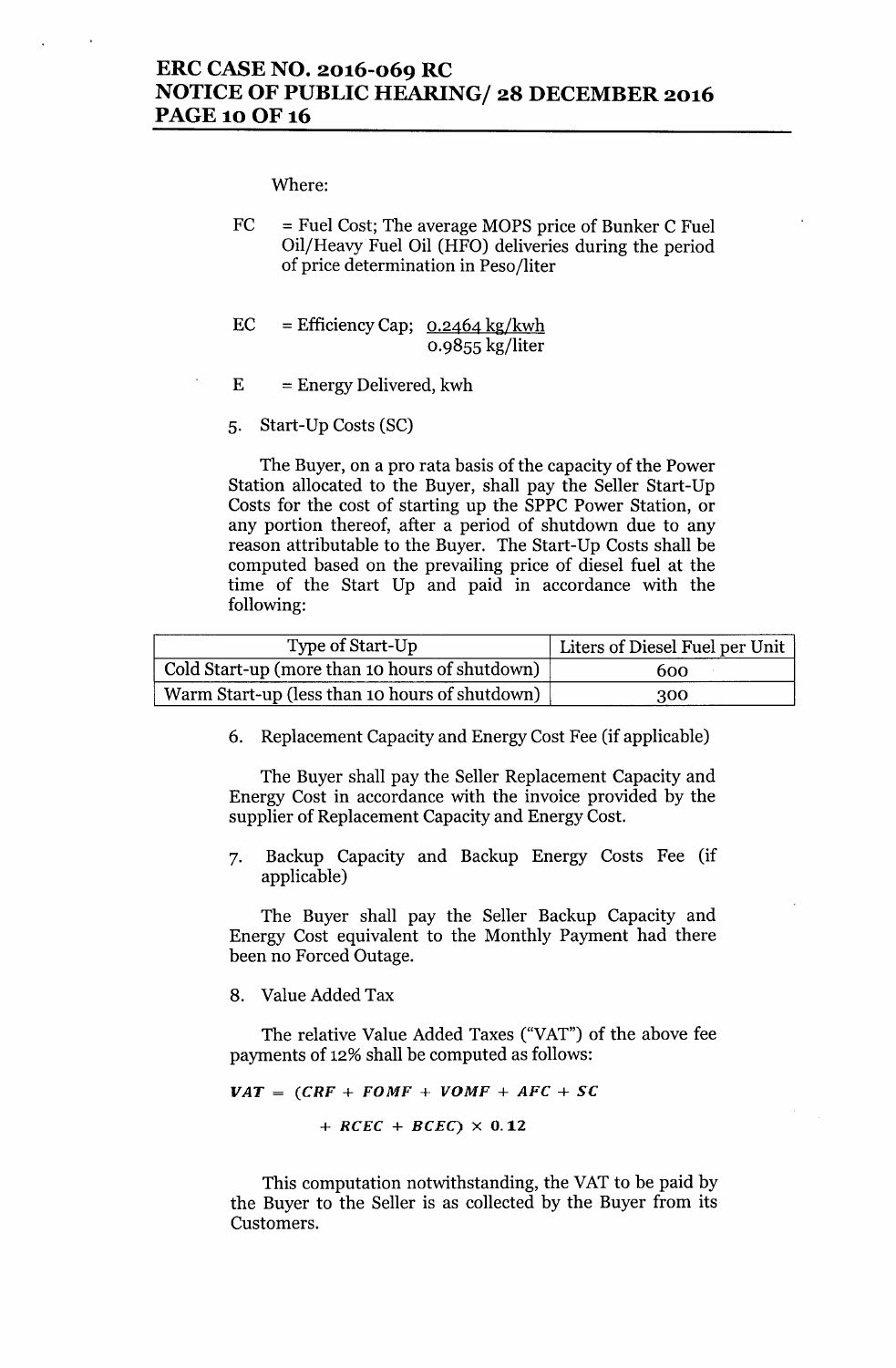# **ERC CASE NO. 2016-069 RC NOTICE OF PUBLIC HEARING/ 28 DECEMBER 2016** PAGE 11OF 16

- 19.9. Overdue Charges. Any amounts not paid on or before the Payment Due Date shall earn interest at the 91-day T-Bill Rate plus three percent (3%) *per annum,* from the day after the Payment Due Date until the date upon which such amount was received by the Seller.<sup>12</sup>
- 19.10. Payment Made Prior to Due Date. The Buyer shall be given a one and a half percent (1.5%) prompt payment discount on the payment in full of the applicable Capital Recovery Fees twenty (20) days prior to the relevant Payment Due Date. <sup>13</sup>
- 20. Financial Model. A copy of SPPC's financial model is attached hereto as Annex "X," The said financial model is subject to a motion for confidential treatment of information as discussed below.

Further, Applicant SPPC respectfully manifests that the said financial model is only for the purpose of illustration and does not reflect the real tariff basis of SPPC.

21. Rate Implication. An analysis was conducted to determine the estimated impact of the implementation of the PSA on CLPC's generation costs, a copy of which is attached as Annex "I" hereof. The following table shows the indicative rate impact:

|                 | <b>Generation Charge</b>          |        |                   |
|-----------------|-----------------------------------|--------|-------------------|
|                 | Without SPPC   With SPPC   Impact |        |                   |
| Total (Php/kWh) | 3.7703                            | 3.9585 | $^{\circ}$ 0.1882 |

22. In support of the instant application, the following documents are attached as annexes hereof:

| Annex        | Document                                                              |
|--------------|-----------------------------------------------------------------------|
| A            | 1st Invitation to Submit Proposal for the Supply of Power             |
| B            | 2 <sup>nd</sup> Invitation to Submit Proposal for the Supply of Power |
| $\mathbf C$  | Offer of Alsons Power Group for SPPC                                  |
| D            | CLPC BAC Evaluation Reports and Letter Request to                     |
|              | Negotiate a PSA                                                       |
| Ε            | Secretary's Certificate re Board Resolution on CLPC BAC               |
|              | <b>Evaluation Reports</b>                                             |
| F            | Secretary's Certificate re Board Resolution on the authority          |
|              | of CLPC to enter into the supply agreement and CLPC's                 |
|              | authorized signatory                                                  |
| G            | <b>Power Sales Agreement</b>                                          |
| H            | <b>CLPC Distribution Development Plan</b>                             |
| I            | <b>Rate Impact Analysis</b>                                           |
| $\mathbf{J}$ | Contract for the Supply of Electric Energy between CLPC               |
|              | and PSALM                                                             |
| K            | Demand Side Management (DSM) Programs of CLPC                         |

<sup>12</sup> See Section 7.4 (a), PSA.

<sup>13</sup> Section 7-4 (b), PSA.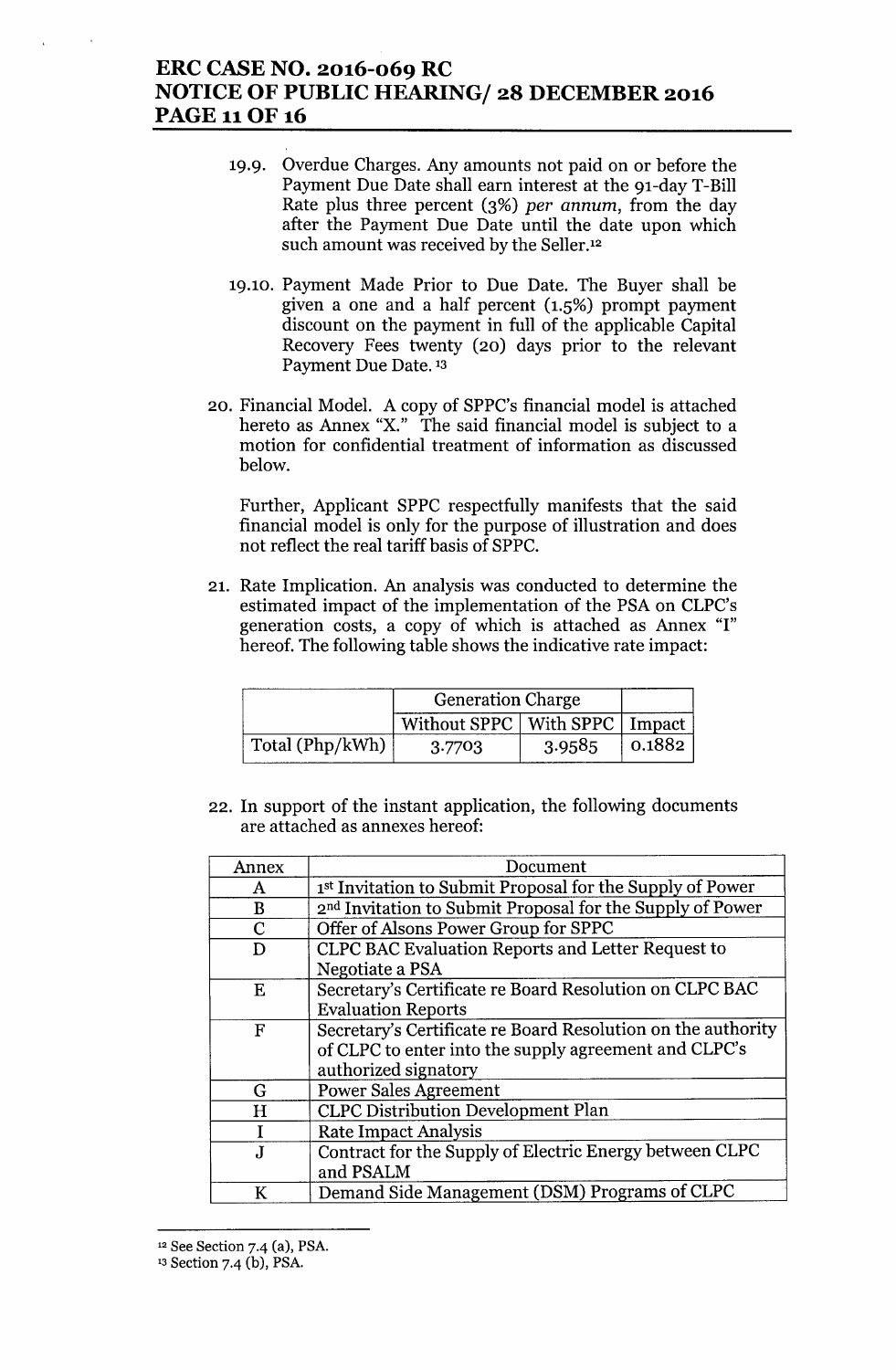# **ERC CASE NO. 2016-069 RC NOTICE OF PUBLIC HEARING/ 28 DECEMBER 2016 PAGE 12 OF 16**

| L            | SPPC's Certificate of Incorporation, Articles of          |
|--------------|-----------------------------------------------------------|
|              | Incorporation and By-Laws                                 |
| M            | General Information Sheet of SPPC for the Year 2015       |
| N            | Brief description of the technical characteristics of the |
|              | <b>Power Station</b>                                      |
| $\Omega$     | Specific Fuel Oil Consumption Certificate of the Power    |
|              | <b>Station</b>                                            |
| P and        | Project Cost                                              |
| series       |                                                           |
| Q            | Detailed Breakdown of the Projected Operating Expenses    |
| $\mathbf R$  | Computation of the WACC with Debt-Equity Ratio and        |
|              | <b>Interest Cost</b>                                      |
| S            | <b>Fuel Procurement Process</b>                           |
| T            | Environmental Compliance Certificate issued by the        |
|              | Department of Environment and Natural Resources           |
| U            | Certificate of Accreditation issued by the Department of  |
|              | Energy                                                    |
| $\mathbf{V}$ | Certificate of Compliance issued by the Energy Regulatory |
|              | Commission                                                |
| W            | Sample Computation of the Monthly Payments                |
| X            | <b>Financial Model</b>                                    |
| Y            | SPPC 2015 Audited Financial Statements                    |

### Allegations in Support of the Motion for Confidential Treatment

- 23. As mentioned above, the financial model attached hereto as "X" is hereby submitted under a motion to treat information confidential ("Motion").
- 24. The financial model discloses the basis for the tariff under the PSA. It includes all the formulas and calculations as well as the assumptions and values considered therein.
- 25. **In** accordance with Section 1, Rule 4 of this Honorable Commission's Rules of Practice and Procedure ("ERC Rules"), Applicant SPPC respectfully moves that the financial model be treated as confidential information for the following reasons:
	- 25.1. The financial model qualifies as a "trade secret" as under existing jurisprudence.
	- 25.2. **In** the case *"Air Philippines Corporation* us. *Pennswell Inc,"* <sup>14</sup> the Supreme Court defined "trade secret" as follows:

"A trade secret is defined as a plan or process, tool, mechanism or compound known only to its owner and those of his employees to whom it is necessary to confide it. The definition also extends to a secret formula or process not patented, but known only to certain individuals using it in compounding some article of trade having commercial value. A trade

<sup>14</sup> G. R. No. 172835, 13 December 2007.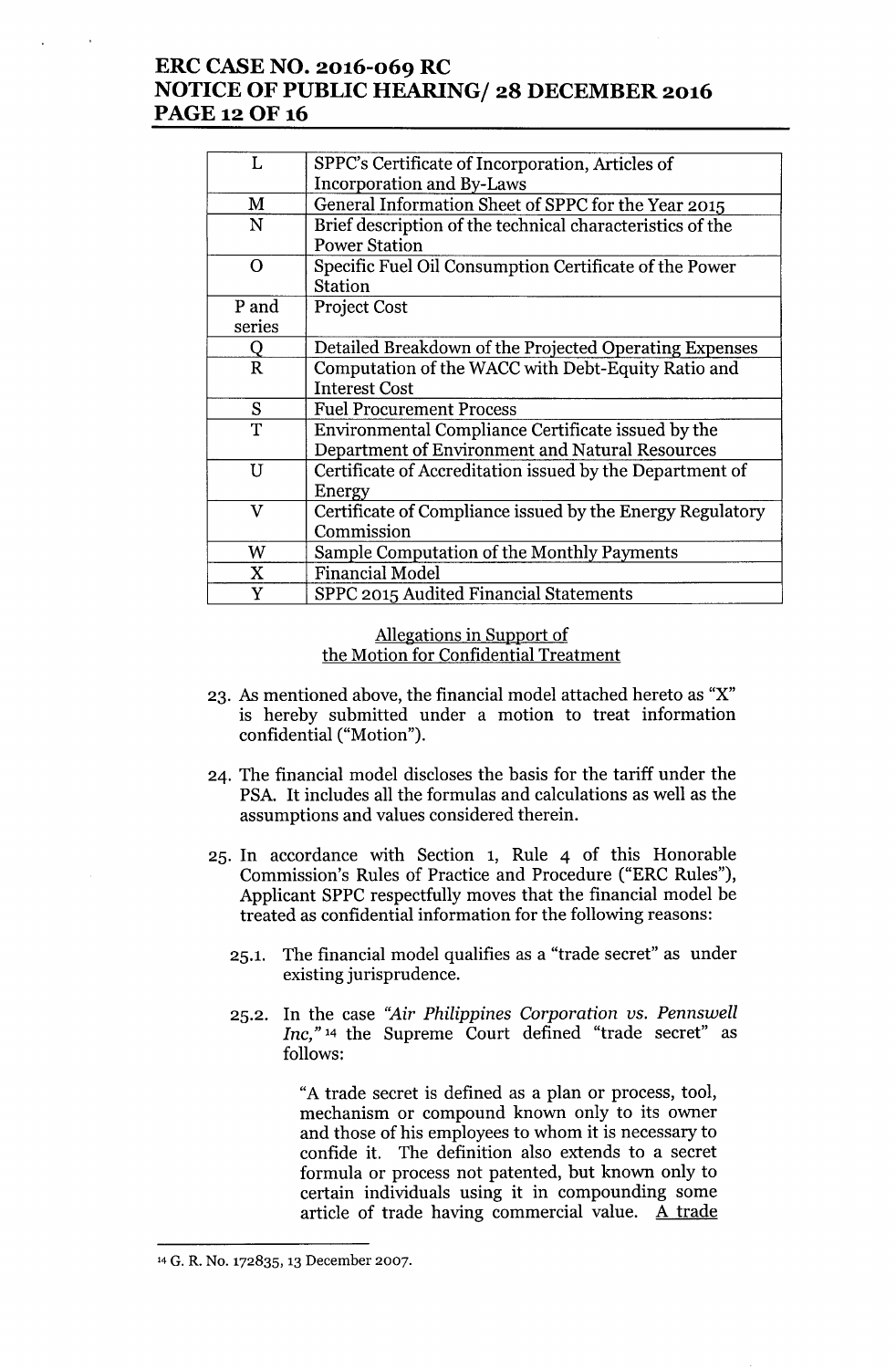# **ERC CASE NO. 2016-069 RC NOTICE OF PUBLIC HEARING/ 28 DECEMBER 2016 PAGE 13 OF 16**

secret may consist of any formula, pattern, device, or compilation of information that (1) is used in one's business; and (2) gives the employer an opportunity to obtain advantage over competitors who do not possess the information. Generally, a trade secret is a process or device intended for continuous operation of the business, for example, a machine or formula. but can be a price list or catalogue or specialized customer list. It is indubitable that trade secrets constitute proprietary rights." *(Emphasis supplied)*

- 26. Also, the financial model was prepared and developed for the exclusive use of SPPC, and is designed for the specific use of the company in its power generation business. Consequently, should the financial model be disclosed to the public, it could easily be copied or used by SPPC's competitors or other entities engaged in the power business for their own benefit, and to the prejudice of SPPC. Thus, the commercial value of the said model will be diminished significantly.
- 27. Given the foregoing, the financial model qualifies as "confidential information" as defined under Section 2, Rule 4 of the ERC Rules.
- 28. In accordance with Section 1(b), Rule 4 of the ERC Rules, an electronic copy of the financial model is contained in one compact disc and submitted in a sealed envelope marked with the word "Confidential."
- 29. Further, all parties furnished copies of the present Application are not furnished copies of the model subject the present motion.
- 30. In accordance with Sections 3 and 4, Rule 4 of the ERC Rules, Applicant SPPC reserves the right to use the financial model and its contents as evidence, and respectfully moves for the issuance of a Protective Order.

### Allegations in Support of the Prayer for Provisional Authority

- 31. The Applicants move for the issuance of a provisional approval of the PSA pending trial on the merits for the following reasons:
	- a. *Mindanao Power Crisis and upcoming May* 9, *2016 Presidential Elections.* Due to the continuing power shortage in Mindanao, the area served by CLPC continues to suffer power outages. From December 28, 2015 to April 12, 2016, CLPC was compelled to implement rotational brownouts from 2 to 4 hours as a result of the tight supply. Hence, the PSA with SPPC will greatly aid in narrowing the power supply gap that CLPC requires in order to minimize the power outages in its franchise area. Minimizing power outages due to lack of supply has become especially urgent with the upcoming presidential elections in May 9, 2016.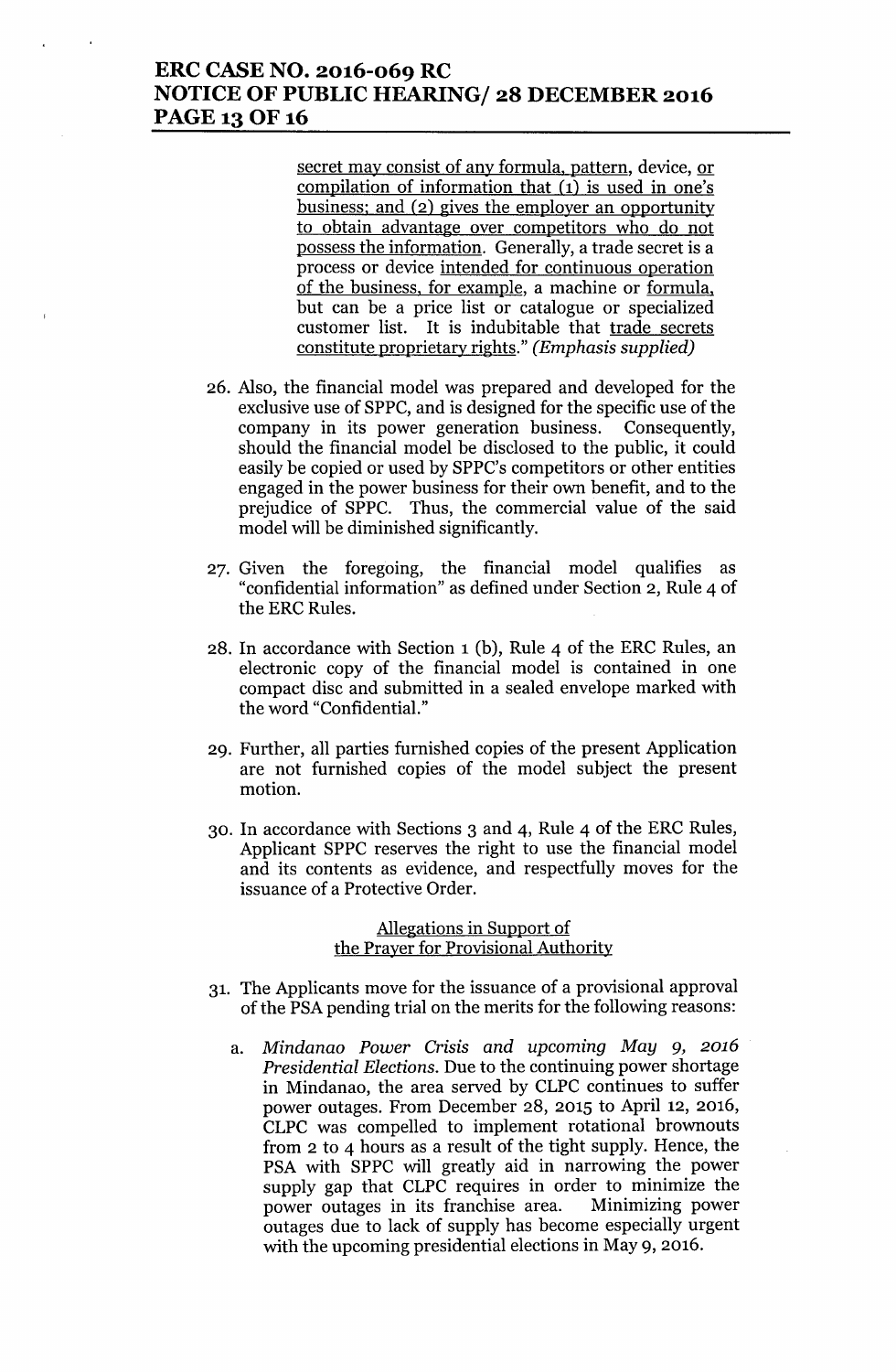# **ERC CASE NO. 2016-069 RC NOTICE OF PUBLIC HEARING/ 28 DECEMBER 2016 PAGE 14 OF 16**

- b. *Continuing demand growth.* As illustrated in the DDP, CLPC is expecting a growth in the total demand of its endusers. This, coupled with the lack of supply in Mindanao and the continued reduction in the supply allocation by NPC/PSALM will result in a widening of the supply gap, which CLPC may not immediately attend to. This will greatly disadvantage the end-users of CLPC who will then be forced to suffer frequent and prolonged outages.
- 32. The immediate approval of the PSA will allow CLPC to immediately draw power from an available plant in order to serve the power needs of its customers. Thus, the immediate approval of the PSA will ultimately redound to the benefit of the customers of CLPC in terms of continuous, reliable, efficient and affordable power supply. Attached as Annex "z" of this Application is the Judicial Affidavit of Mr. Mark Sam P. Banluta, in support of the request for Provisional Authority.

### PRAYER

WHEREFORE, in view of all the foregoing, it is most respectfully prayed that this Honorable Commission:

- 1. ISSUE an Order declaring the financial model attached as Annex "X" as confidential information within the purview of Rule 4 of the ERC Rules, as well as directing that the financial model be treated with confidentiality and be protected from public disclosure;
- 2. ISSUE the corresponding Protective Order in accordance with Sections 2 and 4 of the said Rule 4;
- 3. Pending trial on the merits PROVISIONALLY APPROVE, the PSA, including all the rates, fees, charges and tariff adjustment mechanisms set out therein; and
- 4. After trial on the merits, APPROVE with FINALITY the PSA, including all the rates, fees, charges and tariff adjustment mechanisms set out therein.

Other reliefs just and equitable are likewise prayed for.

The Commission has set the *Joint Application* for determination of compliance with the jurisdictional requirements, expository presentation, Pre-trial Conference, and presentation of evidence on **26 January 2017, Thursday, at nine o'clock in the morning (9:00 A.M.), at ERC's Mindanao Field Office at Mintrade Bldg., Monteverde Ave. corner Sales St., Davao City.**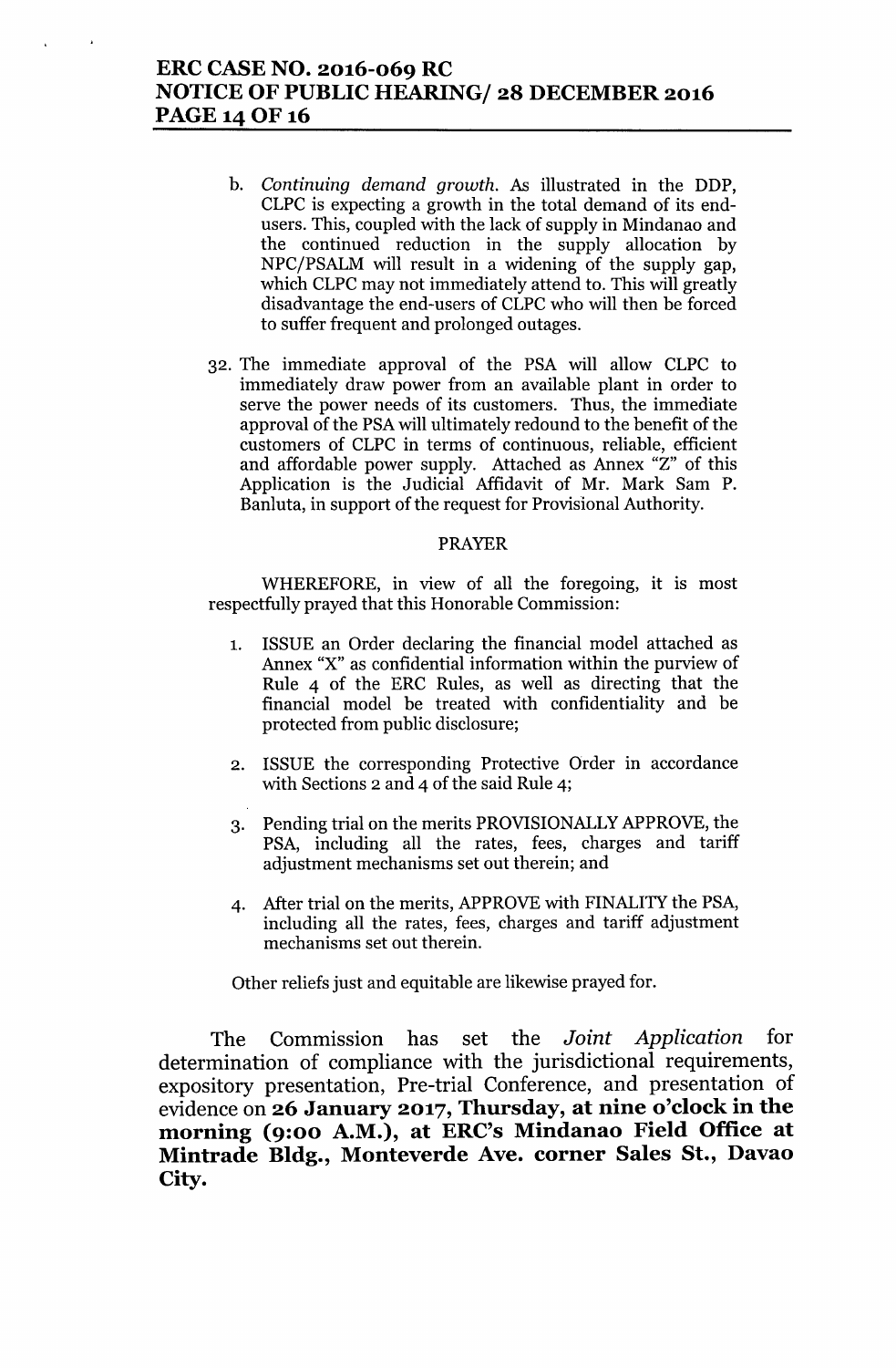# **ERC CASE NO. 2016-069 RC NOTICE OF PUBLIC HEARING/ 28 DECEMBER 2016 PAGE 15 OF 16**

All persons who have an interest in the subject matter of the instant case may become a party by filing with the Commission a verified Petition to Intervene at least five (5) days prior to the initial hearing and subject to the requirements under Rule 9 of the 2006 Rules of Practice and Procedure, indicating therein the docket number and title of the case and stating the following:

- 1) The petitioner's name and address;
- 2) The nature of petitioner's interest in the subject matter of the proceeding and the way and manner in which such interest is affected by the issues involved in the proceeding; and
- 3) A statement of the relief desired.

All other persons who may want their views known to the Commission with respect to the subject matter of the case may file their Opposition or Comment thereon at any stage of the proceeding before Applicants rest their case, subject to the requirements under Rule 9 of the 2006 Rules of Practice and Procedure. No particular form of Opposition or Comment is required, but the document, letter, or writing should contain the following:

- 1) The name and address of such person;
- 2) A concise statement of the Opposition or Comment; and
- 3) The grounds relied upon.

 $\overline{\phantom{a}}$ 

All such persons who wish to have a copy of the *Joint Application* may request from Applicants that they be furnished with the same, prior to the date of the initial hearing. Applicants are hereby directed to furnish all those making such request with copies of the *Joint Application* and its attachments, subject to the reimbursement of reasonable photocopying costs. Any such person may likewise examine the *Joint Application* and other pertinent records filed with the Commission during the standard office hours.